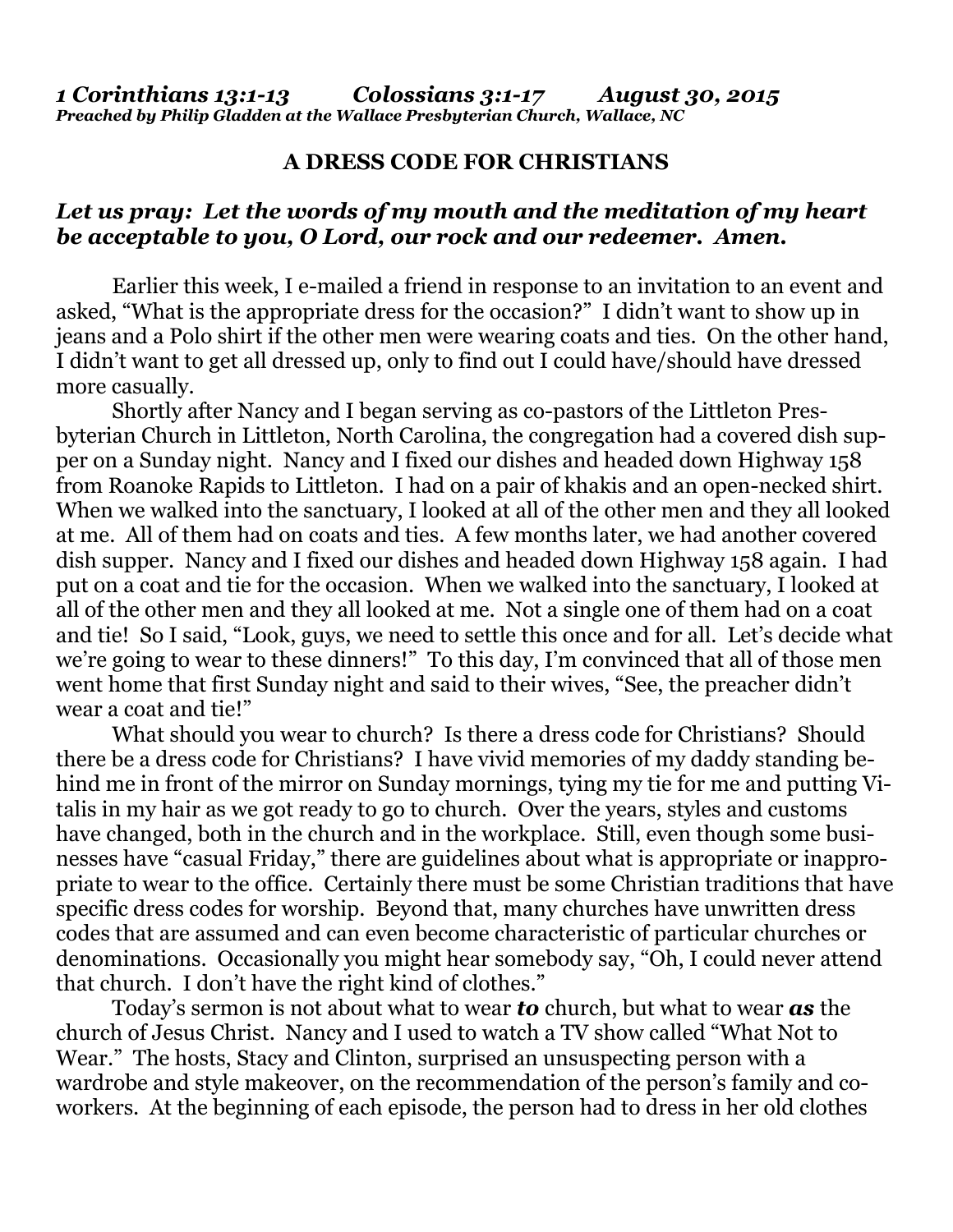and stand in front of the dreaded 360 mirror while Stacy and Clinton critiqued her fashion choices. Then the person literally had to throw out most of her old clothes before going on a shopping spree and trying to follow the hosts' fashion suggestions. At the end of each show, the fashion-transformed person would talk about the difference the new clothes and new look made in her life.

 The outline of each episode of "What Not to Wear" could have been taken straight from what Paul wrote to the Colossian Christians. Everything Paul says about the new Christian life is based on his opening statement in verse 1: "Therefore since you have been raised with Christ . . ." Paul then tells the Christians to stand in front of the 360 mirror and evaluate their lives in light of what God has done for them in the death and resurrection of Jesus Christ and in their baptisms into Christ's death and resurrection: "strip off the old self with its practices and clothe yourselves with the new self."

 The "old clothes" that need to come off the rack and go into the trash can are fornication, impurity, passion, evil desire, greed, anger, wrath, malice, slander, and obscene language.

 The "new clothes" that are appropriate for the occasion of new life in Christ are compassion, kindness, humility, meekness, patience, forbearance, forgiveness, and, most of all, love.

 Many times, when parents present their child for the sacrament of infant baptism, they will do one of two things: (1) they will buy a new outfit for the baby to wear on that Sunday or (2) they will dress their child in a family heirloom — perhaps the baptismal gown or suit the mother or father (or even grandmother or grandfather) wore.

 New clothes at baptism are an ancient tradition. Many Christian churches still provide a white robe for the newly baptized individual. In the Eastern Orthodox tradition, the newly baptized person is clothed with a white robe after coming up out of the water, while the priest calls the person's name and says this prayer: "The servant of God is clothed with the robe of righteousness; in the name of the Father, and of the Son, and of the Holy Spirit. Amen." Traditionally, the newly baptized person wears the white robe for eight days, which is then removed in another ceremony at the church. People who have been baptized as adults are often buried in their white baptismal robes, which represent the cleansing of sins in the waters of baptism and a new life in Christ.1

 This week Jenna Carriker posted an interesting article on FaceBook from The Deep Well Project of Hilton Head, SC. According to the group's website, "The Deep Well Project was founded in 1973. Since then, it has been supported by individuals, businesses, religious institutions, foundations, clubs, schools and various other organizations. It is the island's charity  $-$  truly islanders helping their neighbors in need  $$ and reflects the caring community in which we live."

 Here's one thing The Deep Well Project is doing: "When South Carolina mandated school uniforms in our public schools, the expense became an added burden on our client families. We quickly put in place a Uniform program. This year, through your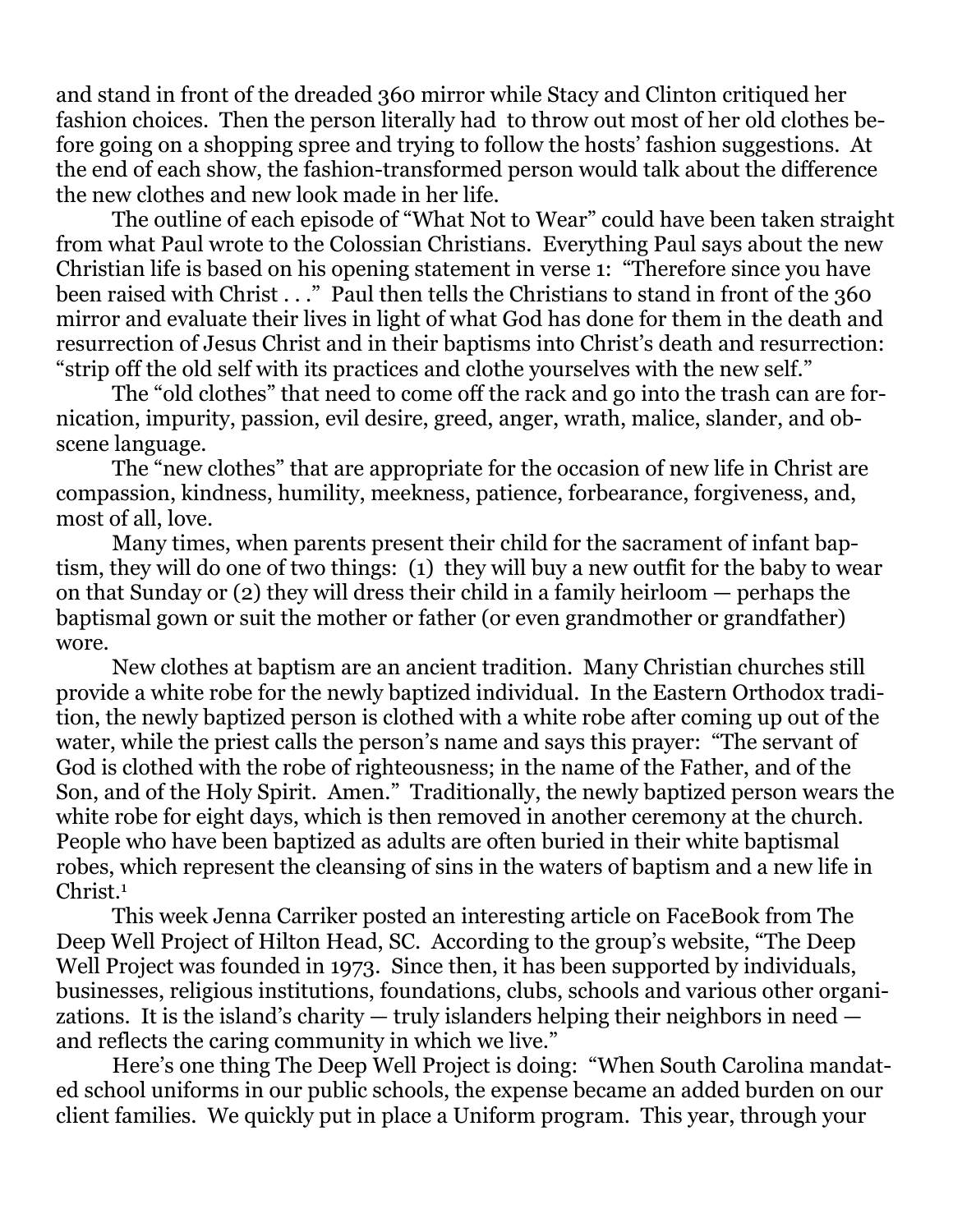generosity, over 900 children were provided with vouchers which can be used by their parents to purchase approved uniform clothing at a pre-arranged provider's facilities. The \$50 per child voucher doesn't cover all costs, but goes a long way toward easing the strain on a family's budget."2

 While The Deep Well Project of Hilton Head is providing vouchers so children can meet the requirements of their schools' dress code, the volunteers themselves are dressing according to the occasion. They are wearing the clothes of the new self compassion, kindness, and, especially, love.

 Sometimes you have to throw out your old wardrobe and get new clothes. If you've lost a good bit of weight and your old clothes are too big. If you've gotten a new job and you need a more professional wardrobe. If you (or, more likely, someone else in your family!) finally throw away that much-beloved, well-broken in shirt or pair of shorts. If Stacy and Clinton surprise you at the office one day and give you a makeover.

 But those are a lot of "ifs" — those things may or may not happen to you. When it comes to a dress code for Christians, however, the apostle Paul isn't uncertain one bit. "*Since* you have been raised with Christ," he says, "therefore seek the things that are above, set your minds on things that are above, put to death whatever in you is earthly, get rid of all such things, strip off the old self, clothe yourselves with the new self, and above all else, clothe yourselves with love.

 This is what Paul is getting at: the living, resurrected Jesus Christ provides the basis for all of our Christian conduct. In our everyday lives, we pay attention to wearing clothes appropriate for the occasion. That's what Paul is encouraging for our Christian lives: In a very real sense, Paul is telling us, "Be who you are. Who are you? You are baptized in Jesus Christ. You are raised with Jesus Christ. So, dress accordingly, by living in a way that shows other people who you have become. Live so others will see in your actions what the risen Lord is really like."

 Paul's talk about "clothing yourselves with the new self" reminded me of Hans Christian Anderson's story about the emperor's new clothes. A vain emperor loved nothing better than wearing fine clothes. He would change his clothes throughout the day. Two hustlers caught wind of the king's vanity and hatched a plan. They convinced the emperor they had invented a cloth so fine and light that it looked invisible. Besides that, only those who were too stupid and incompetent would be unable to see to see the cloth's beauty.

 The emperor gave the two men much gold and fine materials to begin work. He sent his trusted prime minister to check on their progress. Of course, the prime minister couldn't see anything, but was too proud and afraid to say so. He marveled at the workmanship and reported favorably to the emperor.

 Finally the two scoundrels went to the emperor for his fitting. Obviously, the emperor saw nothing, but he wasn't about to admit that, so he oohed and aahed over the fine material. As the emperor stood in front of the mirror in his "new" clothes (though he was actually naked), he had to hide his embarrassment and confusion.